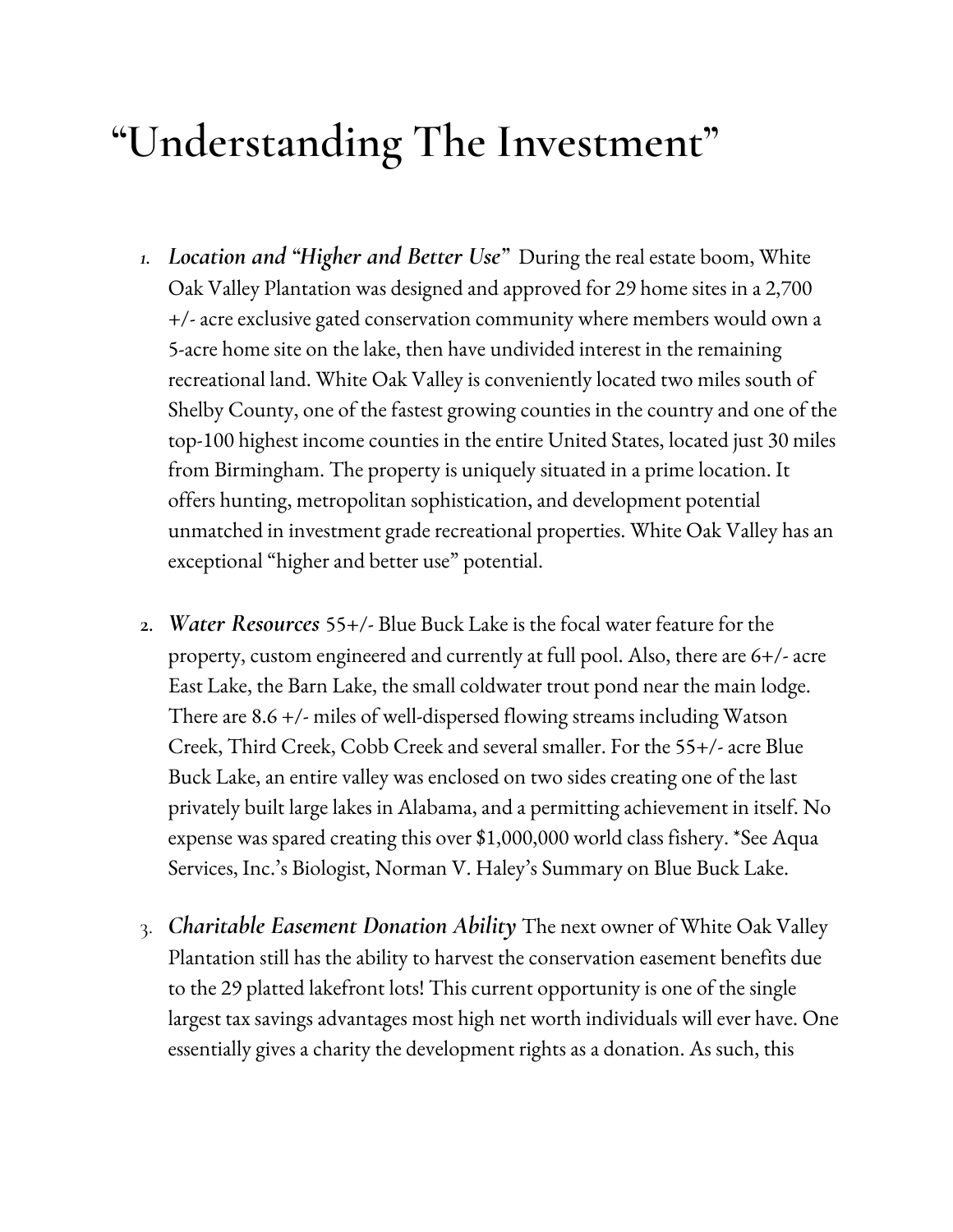value is deductible as a charitable donation up to 50% of your Adjusted Gross Income per current IRS code. Please see your CPA for more information.

- *4. Lodges & Improvements* As one would expect of a recreational subdivision planned during the height of the development boom, no amenity was left to chance. The now premier sporting property boast improvements including a beautiful 7,500 sq ft custom log lodge that is designed perfect for entertaining and overlooks stunning views of the 55+/- acre lake. There is also plenty of room for guest in the lakefront custom  $4,500 +/-$  sq ft Log Lodge or the 2,400  $+/-$  sq ft Barn/lodge. This premier sporting property is also complete with a four stall horse barn with two fenced pastures, miles of high-fence, custom gated entrance, lakeside pavilion and boat dock near the guest Lodge, boat house near the main lodge, equipment barn, ladder stands & box blinds, and 100+/- miles of ATV and horseback trails. In our estimation the replacement cost would be over \$3,500,000.
- 5. *Investment Grade Value and Capitalizing on Opportunities* The importance of buying right has never been as critical as it is today. This investment is the epitome of letting someone else do the work and stepping in to capitalize on the opportunities.
- 6. *Ratio of Wetlands* The average plantation in the southeast contains 25% wetlands. A quick look at the maps on White Oak Valley and one can easily estimate approximately 90% of the plantation is naturally timbered uplands or lakes! This alone is a 15% increase in value over other comparable properties. In this instance, this would amount to almost 420 additional upland acres (Over \$1,000,000 in land value) for free! The plantation is located on a unique semi-mountainous ridge as one of the southernmost extremes of the Appalachian Mountains. The property has some of the largest expanses of upland hardwoods in this part of Alabama. Yet, there are approximately 8.6+/- acres of clear flowing creeks and there's another 5.5 miles of wet weather or intermittent creeks on the